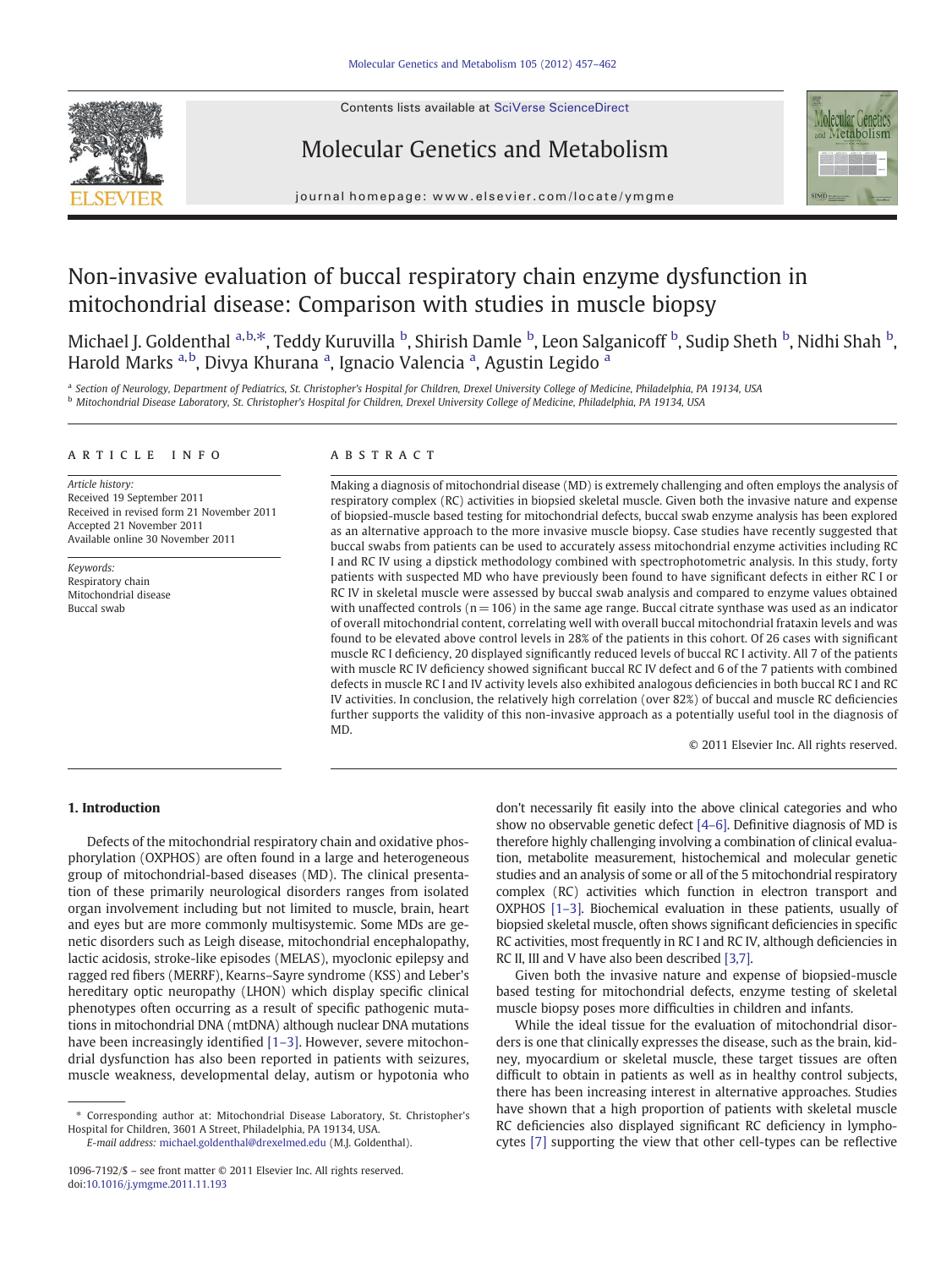of muscle tissue with regard to RC enzyme activity evaluation. While findings from the analysis of cultured patient skin fibroblasts can be diagnostically informative [8–[10\]](#page-4-0), they often are not reflective of muscle RC defects [\[11,12\]](#page-5-0) and the fibroblasts also may have an unstable phenotype depending on the culture conditions [\[13\].](#page-5-0)

Therefore, our laboratory initiated a study as to whether buccal swab enzyme analysis might be used as an alternative approach to the more invasive muscle biopsy. Recent studies have shown that buccal swab analysis can be used to reliably detect pathogenic mtDNA mutations, suggestive that buccal analysis might in fact be reflective of the expression of mitochondrial dysfunction [14–[16\].](#page-5-0) Studies in our laboratory have recently shown that buccal swabs from patients with MD can be used to accurately assess mitochondrial enzyme activities including RC I and IV using a sensitive dipstick methodology combined with spectrophotometric analysis [\[17,18\].](#page-5-0) In this study, we sought to further examine the utility of this non-invasive approach to evaluate specific mitochondrial dysfunction in a larger cohort of patients with diagnosed mitochondrial disease and demonstrated mitochondrial enzyme defects in biopsied skeletal muscle and to examine the correlation of buccal mitochondrial enzyme dysfunction in patients with previously diagnosed mitochondrial defects.

#### 2. Materials and methods

### 2.1. Patients

This study had the approval of Institutional Review Boards at St. Christopher's Hospital for Children and at Drexel University College of Medicine. All patients and control subjects provided written informed consent before participating in this study protocol.

Clinical and demographic information and buccal swabs were collected from 40 patients with suspected mitochondrial disease who had previously shown abnormal RC I and/or RC IV activity levels in biopsied skeletal muscle. Cheek swabs were also collected from healthy controls ( $n = 106$ ) without any signs or symptoms of neurological disease in roughly the same age range. Patient samples were primarily drawn from the neurology clinic at St. Christopher's Hospital for Children, as well as from referring physicians.

#### 2.2. Buccal sample preparation

Buccal cells were harvested using Catch-All Buccal Collection Swabs (Epicentre Biotechnologies) by firmly pressing a swab against the inner cheek while twirling for 30 s on each cheek. Typically, 3 swabs were employed for each subject (4 were used with infants). Each swab was clipped and then placed in a 1.5 ml microcentrifuge tube with 175 μl of ice cold extraction buffer A (MitoSciences) containing 1.5% lauryl maltoside, 100 mM of NaCl, 25 mM of HEPES pH 7.4, as well as a protease inhibitor cocktail (Sigma, P-8340) [\[19\].](#page-5-0) The swab-containing tubes were vortexed for 20 s and then microcentrifuged at 8500  $\times$ g for 5 min to remove the extracted protein from the swabs. After incubation for 15 min on ice, sample extracts were cleared of insoluble material by centrifugation at 16,000  $\times$ g for 15 min at 4 °C and the pooled protein extract concentrated using Amicon Ultra 3 k 0.5 ml centrifugal filters as suggested by the manufacturer. Duplicate aliquots were analyzed for protein concentration determination using the bicinchoninic acid method (Pierce). Samples were stored at −20 °C for up to 1 week prior to enzymatic analysis.

#### 2.3. Enzyme assay protocols

MitoSciences dipstick assays were used to measure RC I [EC 1.6.5.3] activity levels in buccal cells [\[19\].](#page-5-0) Briefly, 50 μg of buccal cell protein in 25 μl of extraction buffer A was mixed with 25 μl blocking buffer and added to individual wells on a 96-well plate. In patient samples with less protein, up to 50 μl of buffer A extract and 50 μl of blocking buffer can be added per well. After samples were allowed to equilibrate, dipsticks were inserted into the well and the sample was allowed to wick up the membrane for 35 min, during which time RC I activity is allowed to be immunocaptured onto designated capture zones on the dipstick. After a 15 min incubation with a wash buffer (50 mM Tris–HCl, 150 mM NaCl, pH 7.4), the dipsticks were inserted into fresh wells containing 300 μl of substrate, including 0.3 mg/ml nitrotetrazolium blue (NBT) and 0.1 mg/ml β-NADH in reaction buffer (20 mM Tris–HCl pH 7.4) for 35 min. The dipsticks were subsequently rinsed in water (10 min) and then the RC I capture zones on the developed dipsticks which contained reduced, intensely colored NBT were quantified using a Hamamatsu immunochromato reader (MS1000 Dipstick reader). A standard curve using a range (5–100 μg) of total protein extracted from buccal cells was run to determine an appropriate concentration of sample to use within the linear working range of the assay. Raw mABS (milli-Absorbance) results were corrected for protein concentration and the data were expressed as percentages of the values obtained with control extracts run on the same assay. All assays were performed in duplicate.

Activity levels of buccal RC IV (also known as cytochrome c oxidase [EC 1.9.3.1] and citrate synthase [EC 4.1.3.7] (CS)) were assessed in duplicate using standard spectrophotometric procedures in 0.5 ml reaction volume [\[4\].](#page-4-0) Specific activities of RC I and RC IV were normalized relative to buccal CS activity levels, a commonly used gauge of overall mitochondrial content and were expressed as activity ratios (i.e. I/CS and IV/CS). The use of activity ratios as compared to absolute activities in mitochondrial enzyme assessment is well established [\[3,7,12\]](#page-4-0) and provides a much narrower range of normal control values as compared to activities expressed on the basis of protein content of the sample, particularly critical for buccal analysis. Levels of buccal frataxin content were also determined using an immunocapture dipstick methodology as suggested by the manufacturers (MitoSciences, Inc.) [\[20\]](#page-5-0) with 50 μg of each buccal extract used on each dipstick, well within the calculated linear range of response. Every enzyme evaluation session would include assays with at least 2 and more commonly 3 different control buccal samples as well as one skeletal muscle extract to insure limited variability and provide a measure of quality control for these tests.

#### 2.4. Genetic analysis

Molecular screening of specific pathogenic point mutations and large-scale deletions in mtDNA was performed using a PCR/RFLP approach with DNA isolated using the QIAamp procedure (Qiagen) from the buccal sample extracts obtained from 20 patients of this cohort.

#### 2.5. Statistical analysis

Data analysis was performed with difference in means compared using Student's t-test. The data assumed equal variance and were considered significantly different when  $p<0.05$ . Enzyme activity levels in patient samples were typically expressed as % of average control. Means were expressed as % of average control  $\pm$  standard deviation (SD), and variability was expressed using the coefficient of variation (CV), the standard deviation expressed as percent of the mean.

#### 3. Results

#### 3.1. Demographic and clinical information

Demographic information for the 40 MD patients and the control subjects ( $n = 106$ ) was similar. The age of MD patients ranged from 2 to 47 years, with a median of 14.3 years (SD, 12.2), with 22 females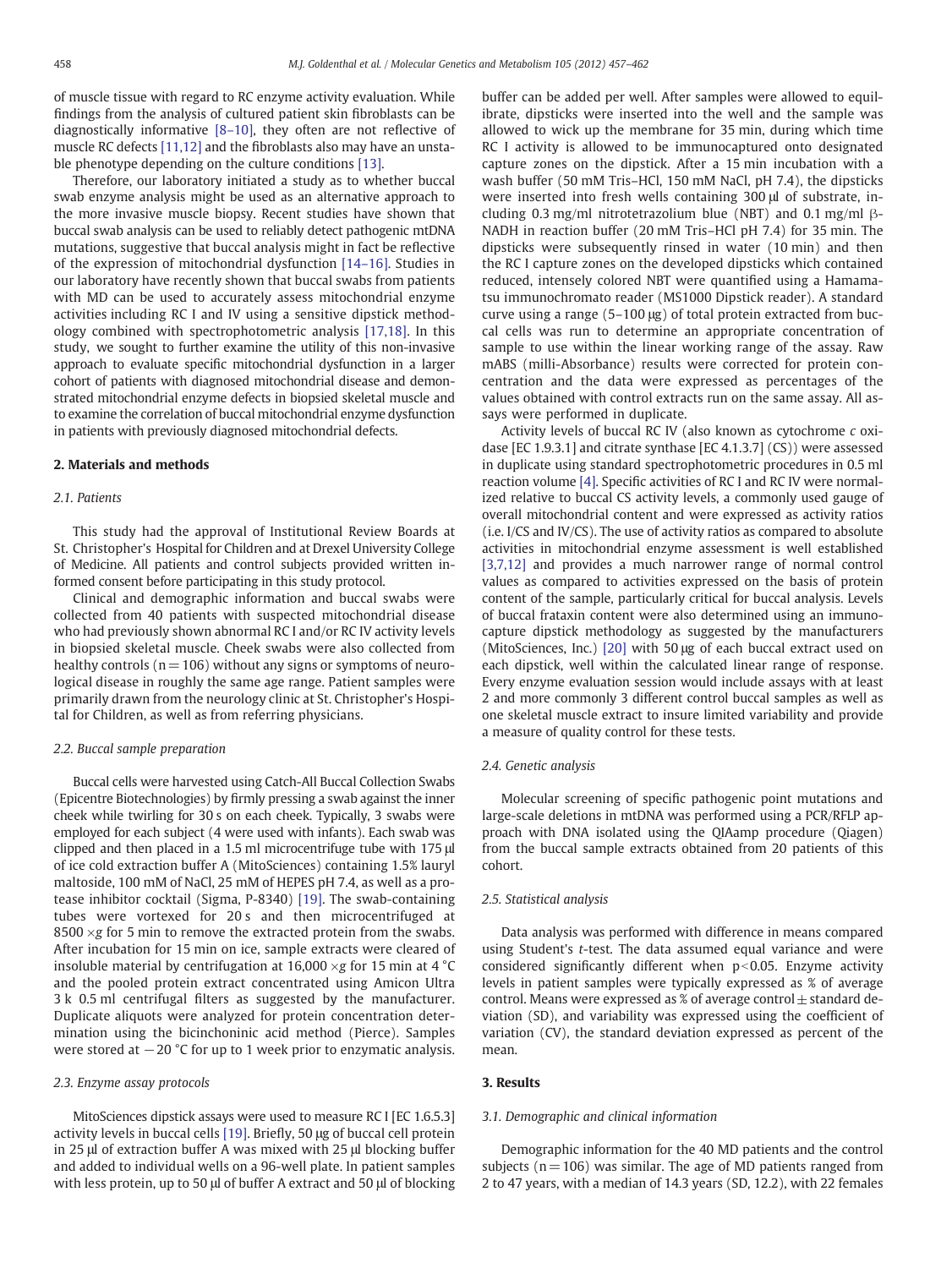and 18 males. Similarly, the age range of the control group ranged from 2 to 49 with a median range of 12.3 years (SD, 8.4) with 52 females and 58 males. In this group, there was no evidence in agerelated changes in those enzyme activities assessed thus far (RC I and IV as well as CS), and our laboratory has begun testing both larger groups of infants (less than 2 years) and older adults to more rigorously ascertain significant age-related changes in mitochondrial function. No data concerning ethnicity or race was collected on these patients or control subjects.

As shown in Table 1, the clinical data collected from this cohort of patients with MD shows the expected broad range of phenotypic expression of mitochondrial disease with multiple systems affected. The most common phenotypes (in over 50% of the patients) included fatigue, muscle weakness, exercise intolerance and hypotonia. Also highly prevalent (between 30 and 45%) were GI abnormalities (most commonly presentation was motility issues), developmental delay and a variety of seizure-types. Other clinical manifestations present in this cohort included visual and hearing defects (23%), dysautonomia (15%), ataxia (15%), behavioral disorders including ASD (15%), cardiovascular abnormalities (10%), and brain abnormalities (7.5%). Data concerning patient lactic acid was available in only a limited segment of this cohort and is therefore not included in our analysis.

#### 3.2. Genetic analysis

Limited genetic information was available from previous studies of this cohort. Using buccal DNA isolated from 20 patients, screening of common pathogenic point mutations and large-scale deletions revealed no evidence of 8 previously described mtDNA mutations in tRNAs (at nucleotides 611, 3243, 3251, 3260, 3271, 8296, 8344, 8356, 8363, 12147) or of 7 mutations in mtDNA-encoded complex I genes (at nucleotides 13153, 10158, 10191,11777, 11778, 12706 and 14459). Neither was there any evidence of common 5 kb and 7.4 kb deletions in these 20 patients.

These findings are consistent with the previously reported low yield of mtDNA in children with mitochondrial disease.

#### 3.3. Assay reproducibility and linearity

Typically, buccal extracts from 3 swabs contained between 400 and 1000 μg of total cell protein, at a concentration of between 2 and 5 μg/μl, and up to 50 μl of each buccal cell sample was loaded into wells reliably for the RC I dipstick immunoassay. Standard curves generated using a range of buccal cell protein amounts from 0 to

| Table 1 |                                                    |  |  |  |
|---------|----------------------------------------------------|--|--|--|
|         | Clinical presentation and findings in MD patients. |  |  |  |

|                                   | Number of patients | Percent of patients |
|-----------------------------------|--------------------|---------------------|
| Muscle weakness                   | 31                 | 78                  |
| Fatigability/exercise intolerance | 30                 | 75                  |
| Hypotonia                         | 20                 | 50                  |
| Gastrointestinal dysfunction      | 16                 | 40                  |
| Seizures                          | 15                 | 38                  |
| Developmental delay               | 15                 | 38                  |
| Eye and hearing defects           | 11                 | 27.5                |
| Sensorineural hearing deficit     | 5                  | 12.5                |
| Prosis                            | 6                  | 15                  |
| Ataxia                            | 6                  | 15                  |
| Dysautonomia                      | 6                  | 15                  |
| Autistic Spectrum Disorders (ASD) | 5                  | 12.5                |
| Cardiovascular abnormality        | 4                  | 10                  |
| Tachycardia                       | 2                  | 5                   |
| Conduction defects                |                    | 2.5                 |
| Hypertrophic cardiomyopathy       |                    | 2.5                 |
| Brain abnormalities               | 3                  | 7.5                 |

100 μg of representative control samples showed that the RC I assay remained linear throughout the range of 100 μg ( $R^2$  = 0.995) (data not shown). Therefore, 50 μg of total buccal swab protein from each subject was used in the RC I assays. This amount of protein is relatively small compared to the total amount of buccal protein collected per subject (mean ~ 785 μg), readily allowing the assessment of duplicate RC I assays as well as the evaluation of several other mitochondrial enzymes and frozen storage for additional subsequent studies.

Reproducibility of the assay was assessed by intra-assay, and interassay variability within the linear working range of buccal cell extracts collected from several patients and controls. The enzyme activity values for CS and activity ratios for RC I/CS and RC IV/CS were reproducible within the working range with reasonable interassay CVs (16.25% for CS, 14.5% for IV/CS and 12.5% for I/CS) for 7 subjects assessed at 3 different times. Assessment of intra-assay variability with 6 subjects, slightly lower CVs were obtained (6.3% for CS, 10.3% for IV/CS and 11.3% for I/CS). The increased variability seen between different collected samples from the same individual can be attributed to a combination of intra-assay variance and unknown biological factors. As noted previously, even with thorough rinsing, the presence of small, varying levels of non-buccal cell protein harvested along with buccal cells can alter protein concentrations measured. A disproportionate amount of this non-cellular protein in aliquots of swabcollected buccal material may have also contributed to the interassay variability. We also have found on several instances differences in the performance of biochemical reagents pivotal to the mitochondrial enzyme analysis including both the cytochrome  $c$  used in the RC IV assay and in the different batches of dipsticks obtained for RC I assay necessitating the rigorous use of several control samples with every evaluation.

To ensure that CS content was related to overall buccal mitochondrial content, the levels of CS activity in each of 23 controls was correlated with the levels of mitochondrial frataxin, quantified using a frataxin-specific dipstick assay (MitoSciences, Inc.). The results as shown in Fig. 1 show a positive correlation ( $R^2$  = 0.926) between the two indices of overall mitochondrial content in these samples.

#### 3.4. Muscle biopsy data

Patients were included in this study based on their having had a significant deficiency in RC I and/or RC IV activity levels upon a



Fig. 1. Correlation of buccal citrate synthase activity and frataxin content. Twenty-five representative subjects from the control group were assessed for both buccal citrate synthase (CS) activity levels using spectrophotometric assessment and for buccal frataxin content using enzyme immunocapture ("dipstick"). An aliquot of the buccal extract of each subject containing 50 μg protein was assessed for CS and a second aliquot (50 μg buccal protein) was assessed for frataxin content as described in Materials and methods. As shown, the relationship between buccal CS specific activities (expressed as nmol acetyl coenzyme A produced/min/mg buccal protein) and buccal frataxin content (expressed as mAbs units) for these 25 control subjects shows a strong positive correlation ( $R^2$  = 0.9262).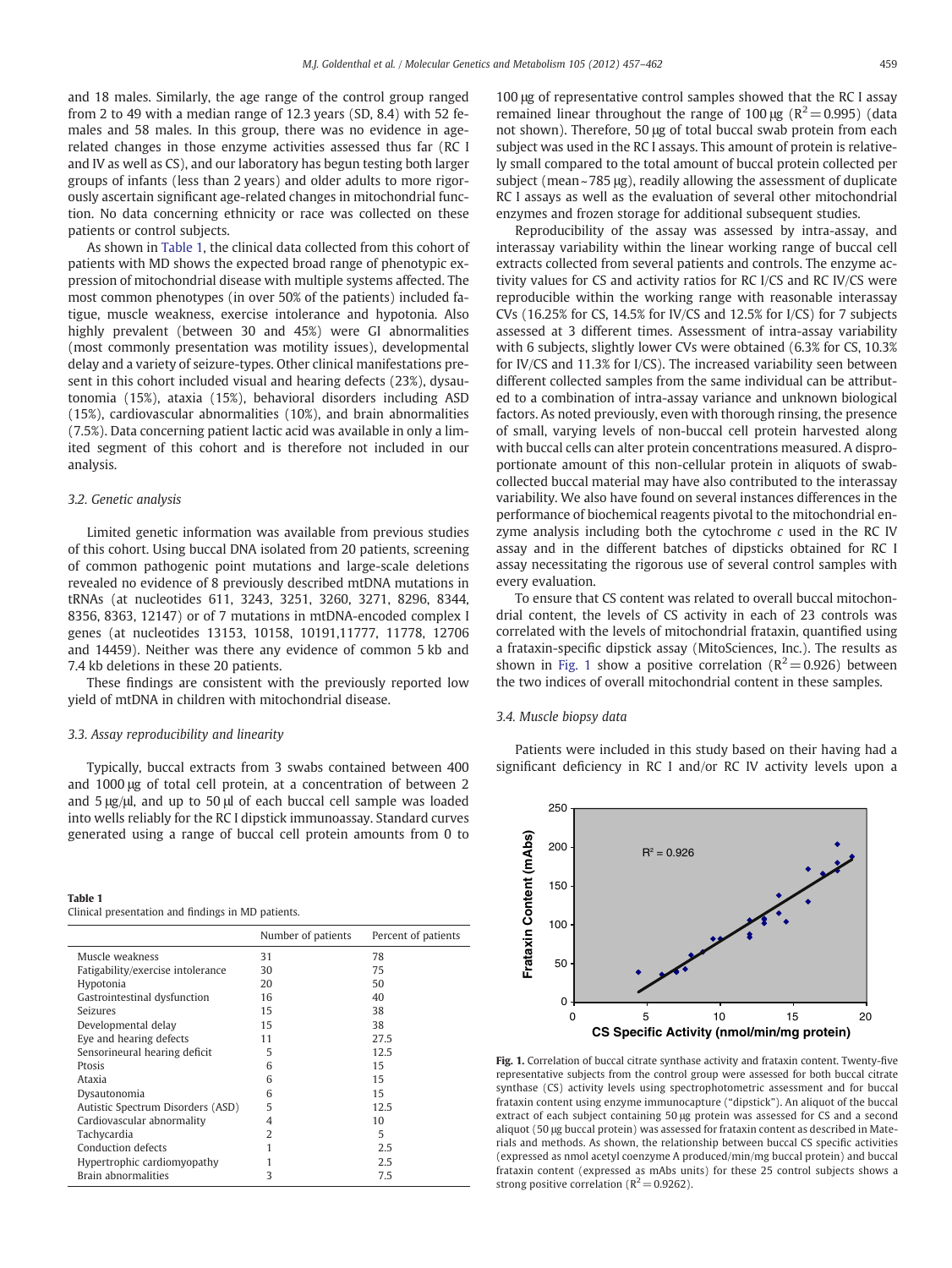retrospective analysis of their skeletal muscle biopsies. The criteria used here for the determination of specific muscle RC enzyme dysfunction from these findings (which come from several different testing laboratories) utilized values 2 SD below the mean values (and well below the control range of values). The considerable variation in enzyme assay conditions and methods used by these different laboratories in our study of the muscle biopsy evaluations is a wellknown concern in the mitochondrial diagnostic community [\[21,22\]](#page-5-0) and limited the ability to pool the overall pre-existing muscle data for presentation here. Also while the extent of specific RC enzyme activity deficiencies present in the muscle biopsies in this cohort was often well below this level satisfying more rigorous criteria for inclusion as a significant deficiency, it was not that extensive in all cases. We used the same criteria (values at least 2 SD below the mean and below the overall control range) in defining the RC activity deficiencies found in the patients' buccal samples.

Analysis of this patient cohort's muscle enzyme values showed that isolated RC I activity deficiencies were the most prevalent defect (26 subjects or 65% of this cohort) while isolated RC IV activity deficiencies were present in 7 or 17.5%. Combined RC I and RC IV activity defects were noted in 7 subjects (17.5%).

#### 3.5. Buccal enzyme data

The mean values ascertained for buccal activity ratios of RC I/CS and RC IV/CS as well as the CS activity values for our control subjects are shown in Table 2. The control buccal RC I/CS values ranged from 3.4 to 11.9 (with a mean value of  $6.8 \pm 2.1$ ). The control buccal RC IV/CS values ranged from 0.16 to 0.6 (with a mean value of  $0.31 \pm$ 0.10). The control buccal CS activity values ranged from 4.4 to 22 (with a mean value of  $12.7 \pm 5.1$ ).

Deficient buccal RC I/CS values at or below 2.5 (2 SD below the control mean of 6.8) were found in 26 patients in this cohort; 20 of these patients had isolated RC I/CS deficiencies with a mean RC I/CS value of  $1.8 \pm 0.5$ . Deficient buccal RC IV/CS values at or below 0.10 (2 SD below the control mean of 0.31) were found in 15 patients; 8 patients had isolated RC IV/CS deficiencies with a mean activity value of  $0.08 \pm 0.02$ . In addition, 7 patients exhibited significant deficiencies in both buccal RC IV/CS (mean  $0.06 \pm 0.02$ ) and RC I/CS levels (mean  $1.7 \pm 0.6$ )

#### Table 2

|  |  |  | Buccal enzyme values in controls and MD patients. |
|--|--|--|---------------------------------------------------|

|                                                                | N(%)       | <b>CS</b><br>$Mean + SD$<br>Range | I/CS<br>$Mean + SD$<br>Range | IV/CS<br>$Mean + SD$<br>Range     |
|----------------------------------------------------------------|------------|-----------------------------------|------------------------------|-----------------------------------|
| Controls                                                       | $106$ (na) | $12.7 + 5.1$<br>$4.4 - 22$        | $6.8 + 2.0$<br>$3.4 - 11.9$  | $0.31 + 0.10$<br>$0.15 - 0.60$    |
| Patients with isolated<br>defects in RC I                      | 20(50)     | $16.9 + 9.9$<br>$6 - 40$          | $1.8^* + 0.5$<br>$0.8 - 2.5$ | $0.26 + 0.07$<br>$0.15 - 0.39$    |
| Patients with isolated<br>defects in RC IV                     | 8(20)      | $16.1 + 8.5$<br>$6 - 33$          | $6.0 + 1.4$<br>$4.4 - 8.2$   | $0.08^* \pm 0.02$<br>$0.02 - 0.1$ |
| Patients with combined<br>defects in $RC I + IV$<br>activities | 7(17.5)    | $25.6^* + 11.4$<br>$7.6 - 54$     | $1.7^* + 0.6$<br>$0.8 - 2.5$ | $0.06^* + 0.02$<br>$0.02 - 0.1$   |

 $N =$  number of subjects.

 $% =$  percentage of overall patient cohort.

 $CS =$  specific activity of citrate synthase (nmol/min/mg buccal extract protein).

 $I/CS =$  activity ratio of RC I relative to CS.

 $IV/CS =$  activity ratio of RC IV relative to CS.  $na = not$ applicable.

 $SD =$  standard deviation.

 $*$  p<0.05 level of significance.

While none of the overall patient cohort displayed a significantly deficient buccal CS activity, 11 subjects (28% of the overall cohort) displayed CS activity values over  $25$  ( $>$ 2 SD over the control mean value) suggestive of increased mitochondrial number in their buccal sample.

This finding also suggests that the evaluation of buccal CS activity levels may be useful as an additional informative biochemical marker of significant mitochondrial dysfunction in a significant proportion of MD cases. Interestingly, the group of 7 patients with combined RC I and IV activity defects also exhibited a higher mean CS activity value (25.6), suggestive of marked adaptive increases in mitochondrial content.

## 3.6. Correlation of muscle and buccal swab enzyme data

Among the 26 patients in this cohort who had previously displayed a significant isolated RC I activity deficiency in skeletal muscle, 20 (77%) harbored a significant buccal RC I/CS deficiency (see Fig. 2). Also shown in the figure, among the 7 patients with a significant isolated RC IV activity defect in skeletal muscle, all 7 (100%) displayed a marked buccal RC IV/CS deficiency. Of the 7 patients with combined RC I and IV defects in skeletal muscle, 6 (86%) had similar profiles in both buccal RC enzymes as depicted; 1 of this group of patients had marked evidence of RC IV defect but not of RC I deficiency. Finally, 1 of the 26 patients with isolated RC I deficiency in skeletal muscle also displayed a significant buccal RC IV deficiency. The overall correlation of buccal swab RC I and IV deficiency with skeletal muscle deficiencies in this cohort is relatively high with 82.5% of the patients showing the same RC defect in both tissues.

#### 4. Discussion

In the current study, we have applied the non-invasive evaluation of buccal mitochondrial enzyme activities in a selected cohort of patients with suspected MD (satisfying modified Walker criteria) who had previously been shown to have significant activity deficiencies in either respiratory complex I or IV (or in both activities) in skeletal muscle. In the main, these data are supportive of the informative use of buccal enzyme analysis assessing RC I, RC IV and CS activities in



Fig. 2. Relationship between buccal and skeletal muscle respiratory complex activity deficiencies in a cohort of patients with suspected mitochondrial disease. In a cohort of 40 patients with suspected mitochondrial disease who had previously been shown to harbor significant deficiencies in either RC I and/or IV skeletal muscle enzymes, the percentage of patients with isolated RC I, isolated RC IV or combined I/IV muscle deficiencies is depicted  $(\square)$ . In the same patient cohort, the percentage of patients with isolated RC I, isolated RC IV or combined RC I/IV buccal activity deficiencies is depicted (■). In the sub-groups of patients with identified isolated RC I, isolated RC IV or combined RC I/IV skeletal muscle deficiencies, the percentages of patients with significant buccal deficiencies in the same enzymes are depicted  $($  $)$ .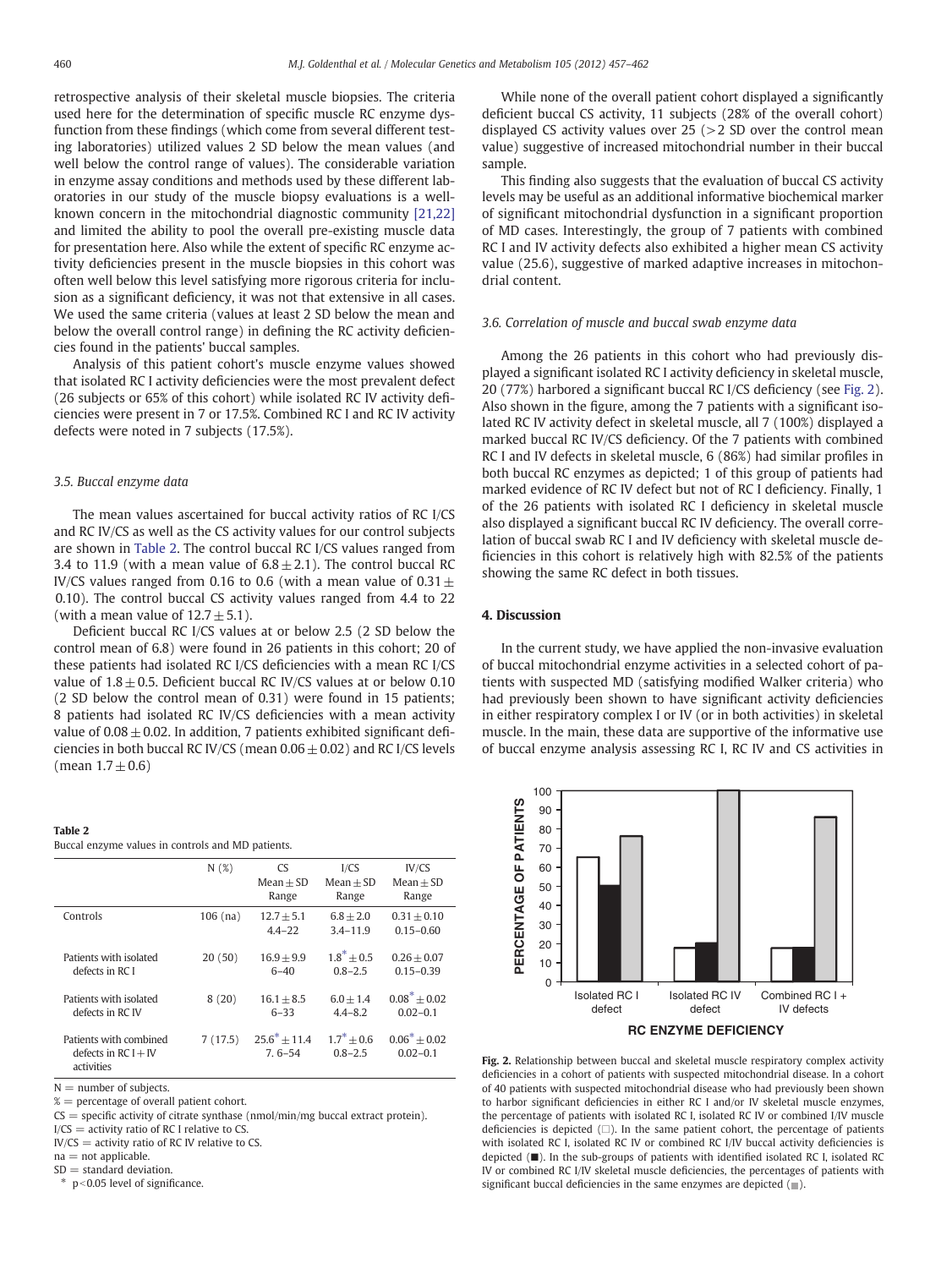<span id="page-4-0"></span>non-invasively screening patients suspected with MD to identify specific RC activity defects as well as increased CS activities.

This particular patient cohort displayed a higher prevalence of isolated RC I deficiency (50%) but significant levels of both isolated RC IV deficiencies (20%) and of combined RC I and IV defects (17.5%). While there are reports of the prevalence of RC I deficiencies in mitochondrial disorders [\[23\]](#page-5-0) and in children with MD [\[24\]](#page-5-0), others have found in selected large-scale studies either similar levels of RC I and IV defects [\[25\]](#page-5-0) or even a prevalence of RC IV defects [\[26,27\]](#page-5-0). Most studies have also reported a significant frequency of cases with combined RC defects.

It is noteworthy that the agreement between the muscle biopsy enzyme activity findings and the buccal evaluation is somewhat higher for RC IV than for RC I activity deficiencies. The dipstick methodology used here for detecting RC I activity utilizes an electron acceptor that changes color upon reduction (e.g., nitrotetrazolium blue), which is primarily measuring the NADH dehydrogenase component of the RC I enzyme complex. In a recent review of mitochondrial diagnostic technologies, Rodenburg [3] noted that the spectrophotometric analysis of RC I activity which rather utilizes analogs of the natural substrate coenzyme Q offers an assessment of overall RC I activity which is more comprehensive and can detect RC I defects not limited to those in NADH dehydrogenase activity. This might be particularly relevant to those 6 subjects in who we found discordance between the RC defects in skeletal muscle, and not in buccal tissues. Other possible reasons for this discordance include but are not limited to: (a) change of patient status over time (i.e. a number of these RC defects were found in the patients between 5 and 10 years ago), (b) the possible (thus far unevaluated) impact of treatments used thus far (i.e. a number of these patients have been treated with various regimens of "mito cocktails" including Coenzyme Q10 and carnitine), and (c) differences in tissue specific phenotypic expression and heterogeneity (i.e. the particular tissue sampled may have more or less defective mitochondria). Moreover, buccal mitochondrial enzymes might also be subject to changes and enzyme-modulating variables which remain to be tested including diet and smoking.

At this time, the buccal enzyme analysis is limited to detecting RC I and IV activity defects. While these RC defects have been reported to be the most common defects reported in mitochondrial disorders, defects in RC II, III and V have also been reported. In fact, several studies have suggested that combined enzyme RC defects may be the more prevalent in mitochondrial disorders than isolated activity defects [\[28,29\]](#page-5-0). Without evaluating RC II, III and V, our study could not address this issue though showing combined RC I and IV defects with a significant prevalence (17.5%). Thus far, the use of buccal analysis in quantitatively evaluating RC II, III and V activity deficiencies and the reliable detection of RC I activity by spectrophotometric analysis have not yet been fully developed, likely as a function of the lower overall mitochondrial content present in buccal tissues. Moreover, spectrophotometric assays for RC I, III and V activities generally require higher amounts of extract protein as well as the need to perform parallel reactions in the presence and absence of specific inhibitors (e.g. rotenone, antimycin, oligomycin) to insure enzyme specificity, a difficult undertaking in buccal enzyme analysis considering the limited yield of buccal mitochondrial protein. Nevertheless, recent preliminary findings in our laboratory have shown that combined RC II and III and RC I and III activities appear to be more robust and reliably measured in our buccal extract preparations and increased numbers of controls are currently being evaluated to establish mean values and a usable reference range.

One particularly attractive advantage to the buccal swab approach lies in the straight-forward acquisition of a large healthy control population, who showed no evidence of neurological or mitochondrial defect. This is often not possible with other tissues such as skeletal muscle, heart or nerve which often come from patients with other defects which may impact the mitochondrial functionality of that tissue. A second important advantage is the ease of replicability which can also facilitate further studies of the effects of specific therapeutic options as well as following the clinical prognostic course of the mitochondrial disorders. Moreover, the simplicity and noninvasive nature of this testing also facilitate the screening of patients from underserved populations who may not be able to afford muscle biopsy analysis or who may be concerned about the use of anesthesia and surgical stresses on infants and children who might be more vulnerable to their effects. Furthermore, it is well-recognized that the interpretation of muscle mitochondrial enzyme activities measurements is not as straightforward as for many other metabolic enzyme disorders with a small margin between patient ranges and control ranges [\[30\]](#page-5-0). This has led to the concern that the potential risks of surgery and anesthesia may outweigh the benefits for a procedure that may provide inconclusive results.

It is unlikely that buccal enzyme testing will entirely replace the standard muscle biopsy analysis as the latter can provide a much broader and unparalleled view into the dysfunctional mitochondria. Muscle testing can take advantages of high resolution testing of either isolated muscle fibers or needle biopsies requiring very limited tissue, offers the availability of a broad range of mitochondrial functional testing as well as a larger spectrum of enzymatic assays and can incorporate the use of a wide variety of metabolic substrates and specific inhibitors to identify the specific defective locus in a number of metabolic pathways including in the respiratory chain, fatty acid beta oxidation, pyruvate dehydrogenase or in the Krebs cycle [\[31\].](#page-5-0) Moreover, buccal tissues are not primary targets of these diseases and while we have presented data showing that their evaluation does appear to be reflective of findings in muscle, it is presently recommended that their role in MD diagnosis be used as an adjunct and preliminary screening procedure prior to a more comprehensive testing of muscle mitochondrial enzyme function by spectrophotometry, polarimetry or respirometry whenever possible. In addition, several studies have come to conclusion that enzymatic assessment should be undertaken in alternate tissues particularly when muscle biopsy findings are inconclusive, a role that buccal analysis could well facilitate [\[22,32\].](#page-5-0)

#### Acknowledgments

We wish to sincerely thank all the MD patients, their relatives, and all other individuals who volunteered cheek swab samples for this study. This study was supported in part from funds awarded by the Creight Foundation and the St. Christopher's Hospital for Children PHEC Fund Grant awarded to M.J.G. and from the St. Christopher Foundation awarded to A.L. We very much regret the death of Professor Leon Salganicoff during this study.

#### References

- [1] D.C. Wallace, Diseases of the mitochondrial DNA, Annu. Rev. Biochem. 61 (1992) 1175–1212.
- [2] A. Munnich, P. Rustin, Clinical spectrum and diagnosis of mitochondrial disorders, Am. J. Med. Genet. 106 (2001) 4–17.
- [3] R.J. Rodenburg, Biochemical diagnosis of mitochondrial disorders, J. Inherit. Metab. Dis. 34 (2011) 283–292.
- [4] J. Marin-Garcia, R. Ananthakrishnan, M.J. Goldenthal, J. Filiano, H. Sarnat, Skeletal muscle mitochondrial defects in nonspecific neurological disorders, Pediatr. Neurol. 21 (1999) 538–542.
- [5] D. Khurana, L. Salganicoff, J. Melvin, E. Hobdell, I. Valencia, H. Hardison, H. Marks, W. Grover, A. Legido, Epilepsy and respiratory chain defects in children with mitochondrial encephalopathies, Neuropediatrics 39 (2008) 8–13.
- [6] J.J. Filiano, M.J. Goldenthal, C.H. Rhodes, J. Marin-Garcia, Mitochondrial dysfunction in patients with hypotonia, epilepsy, autism, and developmental delay: HEADD syndrome, J. Child Neurol. 17 (2002) 435–439.
- [7] D. Chretien, P. Rustin, T.A. Bourgeron, A. Rotig, J.M. Saudubray, A. Munnich, Reference charts for respiratory chain activities in human tissues, Clin. Chim. Acta 228 (1994) 53–70.
- [8] K.A. Kramer, D. Oglesbee, S.J. Hartman, J. Huey, B. Anderson, M.J. Magera, D. Matern, P. Rinaldo, B.H. Robinson, J.M. Cameron, S.H. Hahn, Automated spectrophotometric